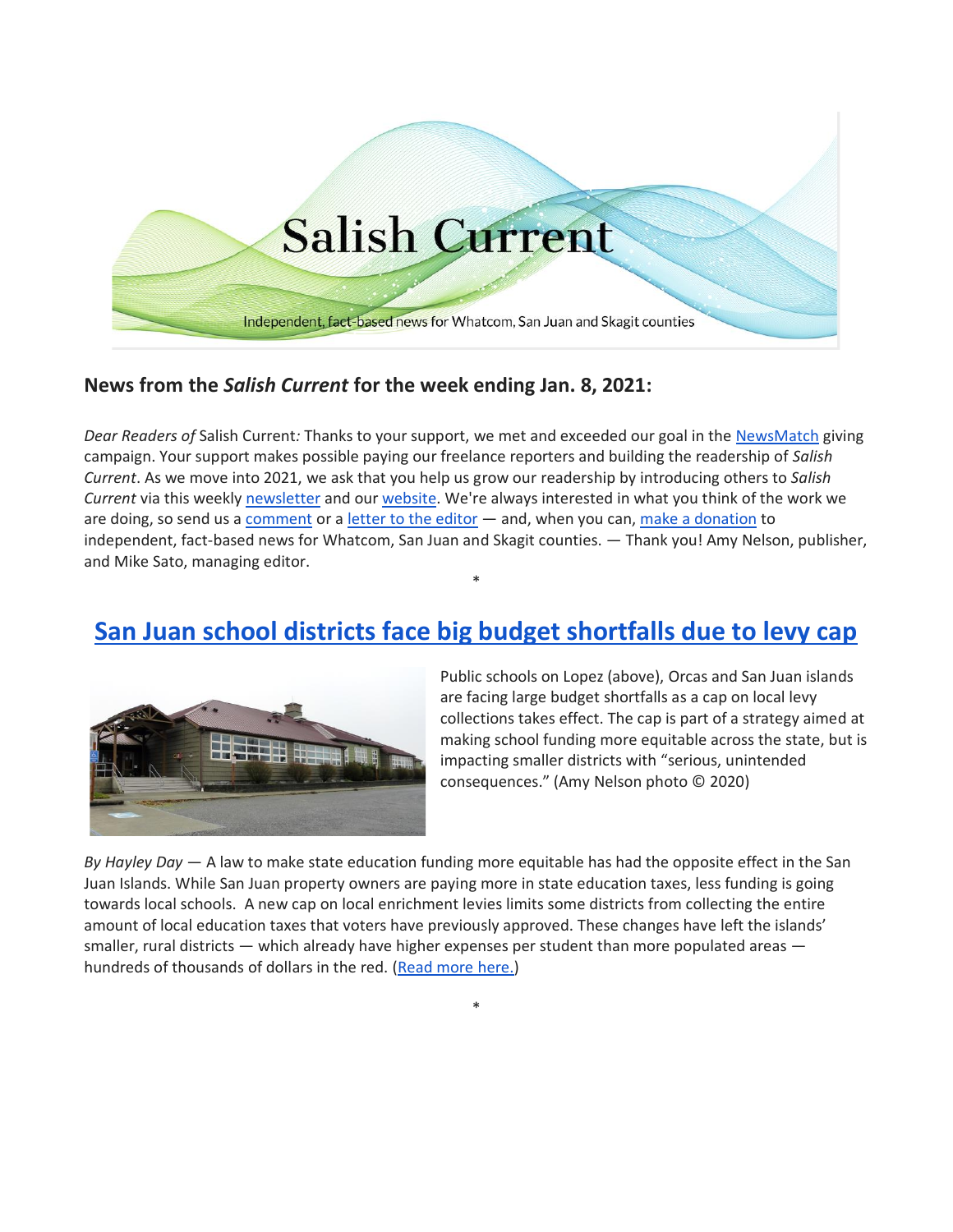# **[Economy, environment, social justice, COVID recovery, housing:](https://salish-current.org/2021/01/08/economy-environment-social-justice-covid-recovery-housing-legislators-anticipate-the-2021-session/) [legislators anticipate the 2021 session](https://salish-current.org/2021/01/08/economy-environment-social-justice-covid-recovery-housing-legislators-anticipate-the-2021-session/)**



Education-related concerns — including COVID impacts, systemic injustice, revenue equity and more — are among issues on the minds of legislators from the 40th and 42nd districts as they prepare for the 2021 session opening on Monday, Jan. 11. Above, Bellingham's Sehome High School awaits a return to normal activity while pandemic safety practices remain in place. (Amy Nelson photo © 2020)

*By* Salish Current *staff*— *Salish Current* asked 40th and 42nd District legislators a few questions about how they see the legislative session that convenes on Monday, Jan. 11; their answers follow. We'll keep an eye on how well they do the people's business this session and report back. [\(Read more here.\)](https://salish-current.org/2021/01/08/economy-environment-social-justice-covid-recovery-housing-legislators-anticipate-the-2021-session/)

\*

Salish Current *affirms its commitment to work for truth, justice, equality and healing for all people. #SayTheirNames #BlackLivesMatter #NoJusticeNoPeace*

\* \* \*

### **News from around the region:**

#### **Health & Safety**

- Investigators say they still haven't found an explanation for the Custer derailment that caused fires after 10 train cars carrying highly flammable crude oil overturned from tracks on Dec. 22. [\(The Northern](https://www.thenorthernlight.com/stories/investigation-continues-on-derailment,15674?)  [Light\)](https://www.thenorthernlight.com/stories/investigation-continues-on-derailment,15674?)
- The Navy reported completing its first week of real-time sound monitoring at Naval Air Station Whidbey Island at 11 sites in proximity to Ault Field and Outlying Landing Field Coupeville, and in the Olympic National Park at a 12th site. [\(Whidbey NAS/San Juan Journal\)](https://www.sanjuanjournal.com/news/navy-begins-noise-monitoring-initiative-at-nas-whidbey-island/)
- An agreement struck by the state Department of Ecology in partnership with Seattle City Light, the Washington Water Trust and Skagit County will allow 338 properties along the Skagit River with existing structures or building permits and about 900 additional properties to use a combined 362 acre-feet of water per year. [\(Skagit Valley Herald/paywall\)](https://www.goskagit.com/news/local_news/skagit-county-commissioners-approve-water-plan/article_a207bae4-8898-5436-81c1-088f30305599.html)

#### **Education**

- [Bellingham School District](https://bellinghamschools.org/news/in-person-instruction-plans-for-second-grade-and-promise-k-signs-of-hope-for-2021/) Second grade will be returning to in-person instruction Thursday, Jan. 14.
- [Blaine School District](https://www.thenorthernlight.com/stories/first-group-of-older-students-have-returned-to-school,15671?) First group of middle and high school students returned to school on Jan. 6
- [Lynden School District](https://lynden.wednet.edu/news/what_s_new/) Secondary students return to campus Jan. 11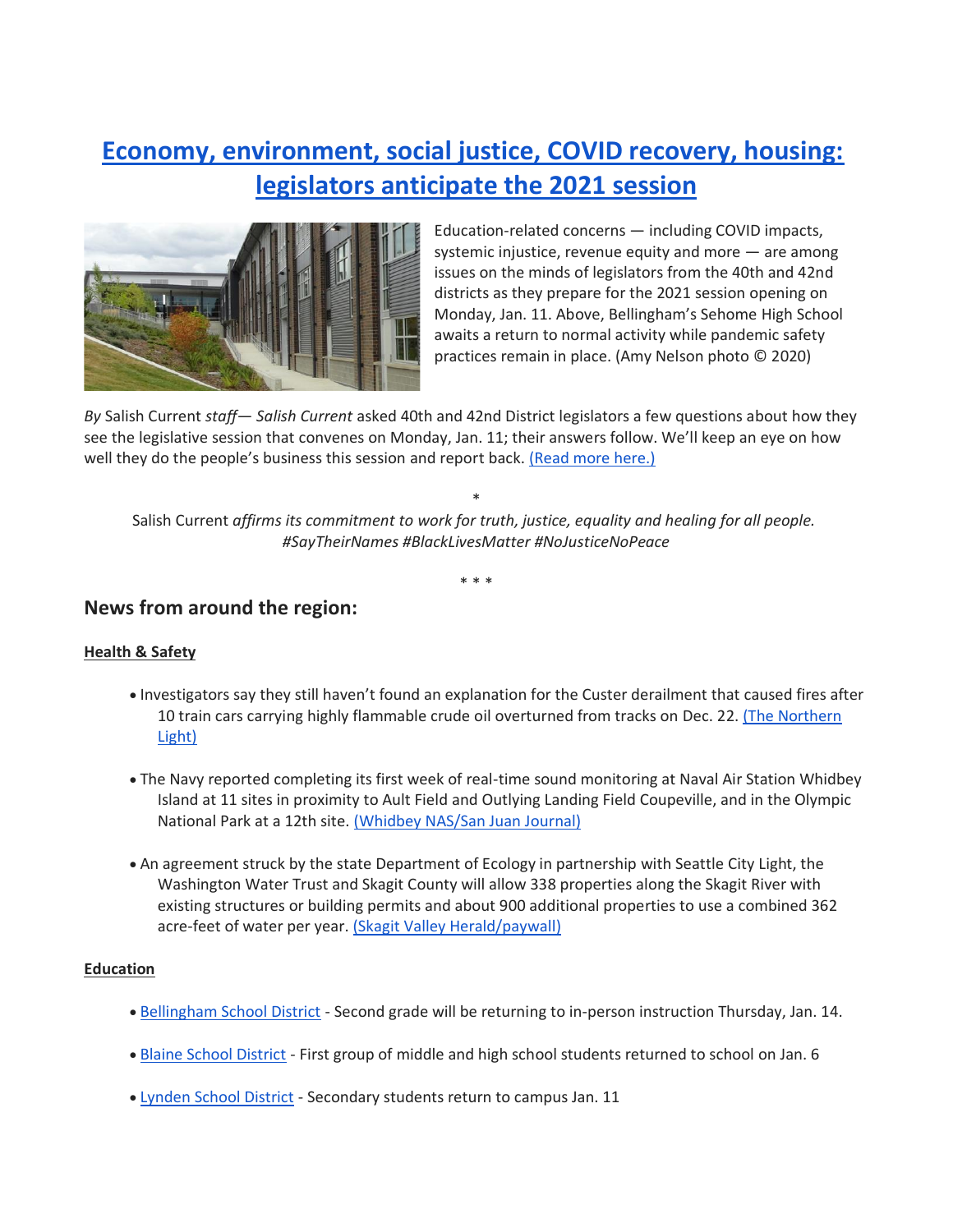• [Anacortes School District](http://www.asd103.org/news/what_s_new/a_s_d_response_to_new_c_o_v_i_d_guidelines) - Pre-K-5th-grade students return to in-person learning Jan. 11; 6th-12th grade students on Feb. 8.

#### **Government**

- City of Bellingham
- The Bellingham City Council by unanimous vote elected its 2021 officers [on Jan. 4:](https://meetings.cob.org/Meetings/ViewMeeting?id=2385&doctype=3) Hannah Stone (president), Michael Lilliquist (president pro tempore) and Pinky Vargas (mayor pro tempore). The council also made the following committee chair assignments: Holly Huthman (Economic & Community Development), Michael Lilliquist (Public Works & Natural Resources), Gene Knutson (Parks & Recreation), Lisa Anderson (Planning & Community Development), Dan Hammill (Public Health, Safety, and Justice), and Pinky Vargas (Climate Action).
- The next meeting of the City Council is scheduled for Jan. 11 at 7 p.m.
- Whatcom County
- The next meeting of the County Council is scheduled for Jan. 12 at 6 p.m. Items [on the agenda](https://whatcom.legistar.com/MeetingDetail.aspx?ID=813349&GUID=C51F7F34-EEED-404E-B546-4BC5B191AA90&Search=) include:
- Request authorization for the County Executive to enter into an interlocal agreement between Whatcom County and Birch Bay Chamber of Commerce for the purposes of tourism marketing and operations, in the amount of \$100,000 [AB2020-600]; a contract between Whatcom County and Mount Baker Foothills Chamber of Commerce for tourism marketing and operations, in the amount of \$100,000 [AB2020-601]; and a contract between Whatcom County and Bellingham Whatcom County Tourism for tourism marketing and operations in the amount of \$290,000 [AB2020-599].
- Council appointment to fill vacancies on the Climate Impact Advisory Committee Applicant(s): Ellen Murphy, Katherine Kissinger, Licia Sahagun, Tracy Petroske, William Bethel, Eddy Ury, Imran Sheikh, Amanda Monthei, Fletcher Wilkinson, Ginny Broadhurst [AB2021-032]; fill vacancies on the Planning Commission - Applicant(s): Kimberley Lund, Atul Deshmane, Stephen Jackson, and Candice Leonard [AB2021-037]
- The next meeting of the Whatcom County Council is scheduled for Jan. 26.
- Port of Bellingham
- At the [Jan. 5 meeting](https://www.youtube.com/watch?v=5krOXY23-A4&t=3839s) of the Port of Bellingham commissioners, staff Brian Gouran reported on the \$200,000 Healthy Housing Integrated Planning Grant for cleanup, remediation and redevelopment of the Port's waterfront Lignin Parcel on the corner of Cornwall Avenue and Laurel Street. The Port in partnership with Millworks and the Whatcom Community Foundation has determined that environmental cleanup of the site is feasible, that no geotechnical issues are problems and that a preliminary site plan can accommodate 80 units of affordable and workforce housing, possible affordable housing ownership, an early learning center, commercial space and a food campus.
- The next meeting of the Port Commission is scheduled for Jan. 19 at 4 p.m.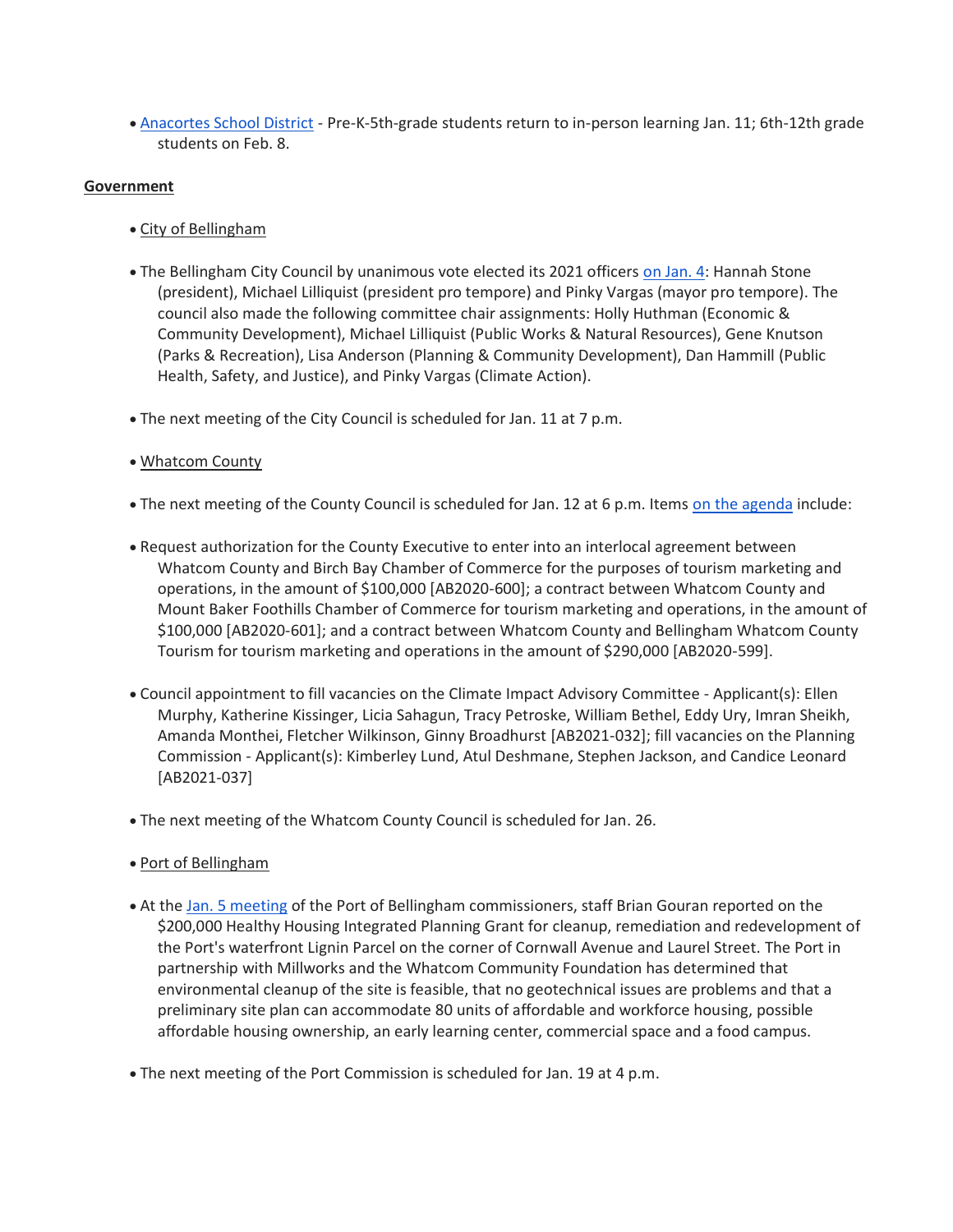#### **Nature**

- A report from the Endangered Species Coalition identifies the pinto abalone, the only abalone species native to the Salish Sea and a species undergoing restoration efforts in Skagit and San Juan counties, as one of 10 species at risk of extinction due both to legal harvesting at unsustainable levels and illegal harvesting — or poaching. [\(Skagit Valley Herald/paywall\)](https://www.goskagit.com/news/local_news/report-pinto-abalone-in-peril/article_745d5af6-5eef-5f27-be64-f48a9a5e652f.html)
- 93 people participated in San Juan Islands Audubon Society Christmas bird count, the highest number of people we have had on a count. The effort involved 82 miles on foot, 160 miles by vehicle and 11 by boat. Time-wise this was 106.25 hours on foot, 43.25 hours by vehicle, 3.5 hours by boat and 22.75 hours at feeders. [\(San Juan Islands Audubon/San Juan Update\)](https://sanjuanupdate.com/2020/12/record-participants-join-christmas-bird-count/)
- The public comment period on the [State Environmental Policy Act determination](https://parks.state.wa.us/1168/Navy-training-proposal) for the Navy's proposal conduct special operations training in 28 state parks has been extended through Jan. 22. [\(Skagit](https://www.goskagit.com/news/local_news/comment-period-extended-for-navys-training-plan/article_0b9d12ad-7335-5b68-98f2-d82c1f53d18e.html)  [Valley Herald/paywall\)](https://www.goskagit.com/news/local_news/comment-period-extended-for-navys-training-plan/article_0b9d12ad-7335-5b68-98f2-d82c1f53d18e.html)
- Whatcom County's [Purchase of Development Rights Program](https://www.whatcomcounty.us/573/Purchase-of-Development-Rights-Oversight) recently performed a Geographic Information System analysis to highlight areas of high conservation value across Whatcom County. This landscape analysis was completed to address the six goals of the PDR program: Agriculture, Forests, Ecosystems, Water, Climate, and Open Space. [Check out the PDR story.](https://storymaps.arcgis.com/stories/2a898f0e6d9b46c788b7463b3cb7f45a)
- The discovery of 14,000-year-old bones on Orcas Island means humans were BBQing a lot earlier than previously thought. [\(Crosscut\)](https://crosscut.com/culture/2021/01/mossbacks-northwest-ancient-bison-hunters-san-juans)
- After a five-year stall, Skagit County will begin work again on a Shoreline Master Program update and make it a priority for the new planning commission in 2021. [\(Skagit Valley Herald/paywall\)](https://www.goskagit.com/news/local_news/shoreline-master-program-update-resumed-by-skagit-county/article_9080ef30-9325-5c85-a5f9-bb7bff1d792b.html)

#### **Business**

• Allowing a private company to operate a ferry from Anacortes to Sidney, British Columbia, would not result in cost savings for the Washington State Ferries and would have negative economic impacts on the region, a legislative study released last month found. [\(Skagit Valley Herald/paywall\)](https://www.goskagit.com/news/local_news/study-examines-privatizing-anacortes-to-sidney-ferry-route/article_914e9b14-56b2-5b63-aab3-8b33052032ab.html)

#### **Community**

- Bellingham's Martin Luther King Jr. Day virtual events scheduled for Jan. 18. [\(Whatcom Talk\)](https://www.whatcomtalk.com/2021/01/05/celebrate-kings-life-and-legacy-on-martin-luther-king-jr-day-jan-18-2021/)
- 23rd Annual Rev. Dr. Martin Luther King, Jr., Human Rights Conference will run Jan. 14 through 16. [\(WHRTF.org\)](https://whrtf.org/)
- The Lynden-based group Racial Unity Now will host an interactive online event on the RUN Lynden Facebook page with Black pastor Charles Presley the evening of MLK Day, Jan. 18. The group was formed last summer following the July 5 scene in Lynden that saw gun-toting citizens defending public places and confronting youth and others on a 3-mile March for Black Lives procession across town. [\(Lynden Tribune/paywall\)](https://www.lyndentribune.com/news/new-group-plans-a-jan-18-online-event/article_b2bb8f6c-4fae-11eb-973c-a3dec51fec80.html)